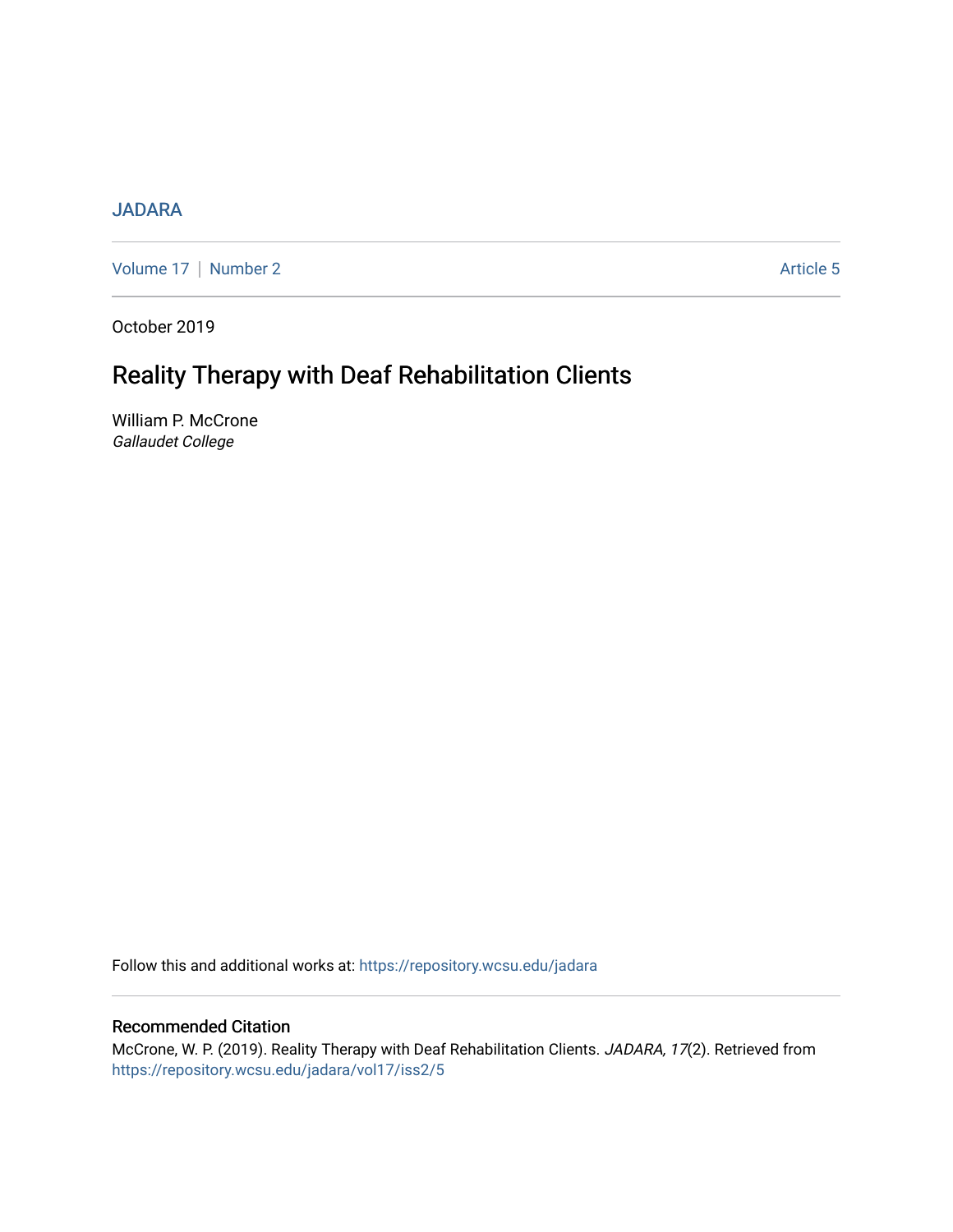# REALITY THERAPY WITH DEAF REHABILITATION CLIENTS

# William P. McCrone, Ed.D. Gallaudet College

Various experts (Patterson & Stewart, 1971; Sussman, 1971; Vernon, 1969) have postulated that deaf clients may benefit from a broad spectrum of counseling approaches when the counselor has adequate communi cation skills. Scott (1978) surveyed the pro fessional literature regarding the counseling approaches used with deaf clients. Little has been done to respond to calls (Stewart & Schein, 1971; Vescovi, 1974) for "realistic" counseling approaches that are (1) relative ly easy to learn and communicate, (2) con sistent with the Vocational Rehabilitation (VR) philosophy and process, and (3) timeefficient for VR counselors with large case loads. The counseling needs of deaf and multiply handicapped deaf clients in VR vary (Olshansky, 1976), but a growing num ber of rehabilitation counselors are finding that reality therapy techniques can be used to insure a client-counselor partnership in evaluation, individualized written rehabilita tion planning (IWRP), and job placement.

## Reality Therapy Assumptions

While a thorough orientation to reality therapy principles can be found in the writ ings of Dr. William Glasser (1961; 1965; 1969; 1972; 1976), it is sufficient to say here that reality therapy recognizes the central importance of love and worth in establish ing a responsible, positive identity. Individu als with failure identities are deficient in the love and worth and, most importantly, the skills needed to responsibly achieve positive identity goals. These people unwittingly strangle their lives with excuses, depressions, psychosomatic illnesses, addictions, and men tal illnsses. The common denominator of these failure identity experiences is that they camouflage the pain of being without love, worth, personal responsibility, discipline, and the skills to achieve these goals.

Reality therapy is different from many other counseling approaches in that it fo cuses on real counselor involvement, the client's presnt behavior rather than paralyz ing felings and psychohistory, improved per sonal planning skills, the importance of res ponsibility, commitment in achieving goals, and living without excuses.

# Reality Therapy Process

1. Make friends. Most counselors rec ognize that positive change or growth in their own lives was the product of caring, facilitative relationships, so why should we think that anything less will work for our clients? Relationship building with clients is still a function of empathy, genuineness, and unconditional positive regard (Rogers, 1957), but during first interviews, many clients communicate a preoccupation with feelings and the past. With great care, the reality therapist allows sufficient ventilation of feelings to help the client relax, but gradually the counselor/friend begins to focus the interview on the specific problem and current activities. While it is legitimate for counselors to acknowledge feelings and psychohistory, the reality therapist suggests to the client that (1) action, rather than feelings will probably make things better and (2) mental anchors in the past (e.g., my family rejected me) will probably not help the client deal with current problems. Some counselors are anxious about focusing on the current problem and present activi ties but, given a good relationship between client and counselor, there are ten clients who react positively to the reality therapy focus for every one client who feels that feelings and psychohistory were not ade quately pursued. Many clients are tired of the feeling and psychohistory "tapes" they rehearse day after day. The evidence usually

## Vol. 17 No. 2 October 1983 13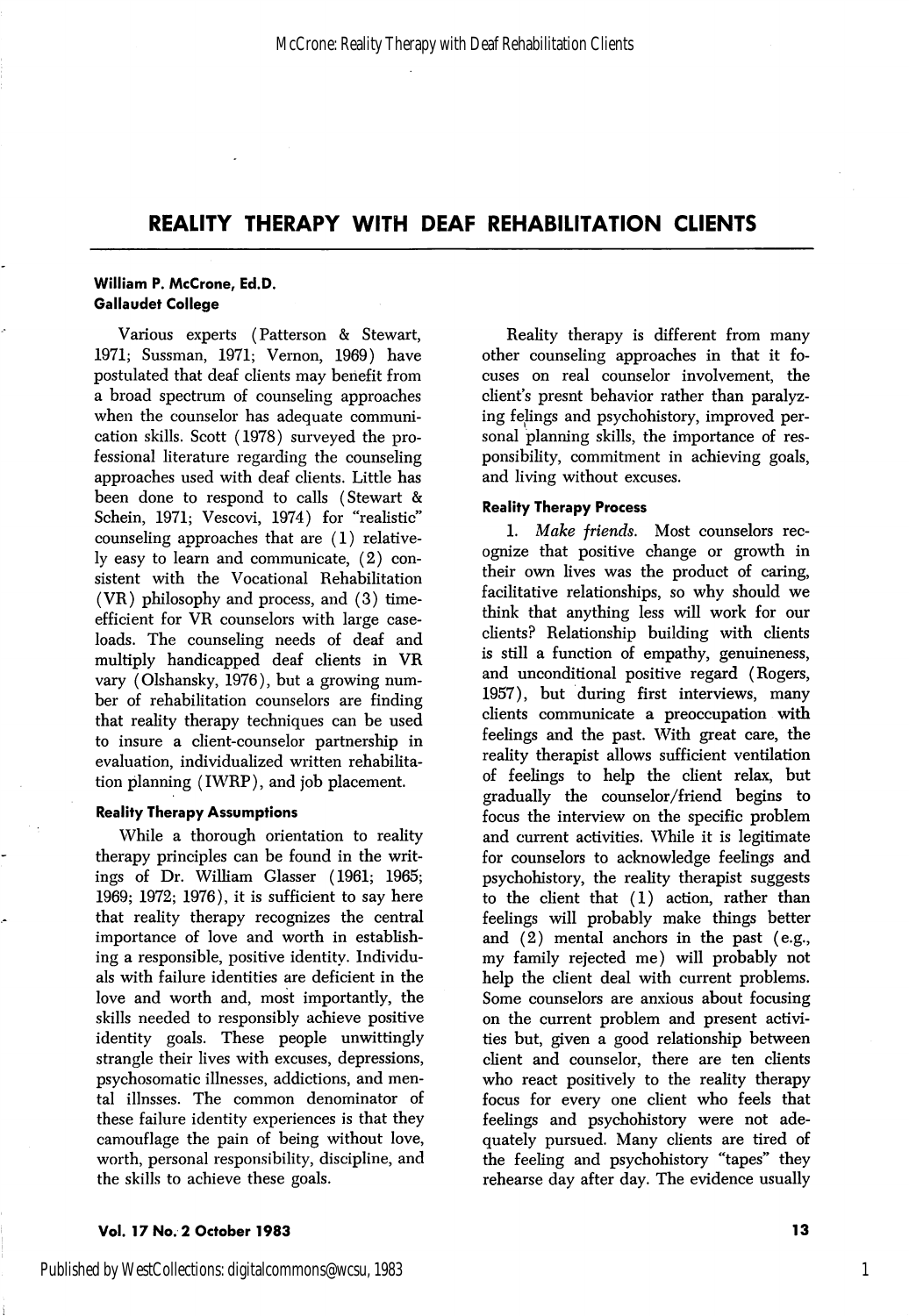#### *JADARA, Vol. 17, No. 2 [1983], Art. 5*

## REALITY THERAPY WITH DEAF REHABILITATION CLIENTS

is that these things do not help clients do better. The reality therapy focus on the problem and current activities gives many clients new hope for change and some con fidence that their counselor operates in a way that is consistent with responsible living in a real world. Lastly, through genuine in volvement and friendship with the counselor, the client begins to feel an infusion of strength to begin to deal more effectively with his or her goals.

2. What is the client doing now? As the friendly relationship between client and counselor grows, the client is asked about his or her activities. If the client has been looking for work, what has he or she tried to do? If the client is in need of more satisfy ing relationships, what is he or she doing?

3. Are the client's activities helping? Many clients are amazed to find out that their activities are major obstacles to achiev ing goals because these activities reinforce failure. For example, deaf VR clients who report being too depressed to look for work often stay home all day. Deaf VR clients who say that all hearing employers are prejudiced against deaf people never go on job inter views. While insight about the counterproductivity of one's activities is helpful, it is very threatening to clients who do not begin to feel more competent in the next step.

4. Make a better plan. Two things are of central importance in this step. First, some clients are genuinely unskilled at developing a better plan to achieve their goals. The measure of this deficiency surfaces when the counselor asks, "Well, if a good friend had a similar problem, what would you recom mend?" Clients who cannot respond need to work with the counselor to leam to do better planning. Second, clients who can come up with good plans for friends but not themselves are telling the counselor that planning is not the problem, psychological strength is the problem. People who have sufficient psychological strength to try new things have reservoirs of love and worth. Clients who do not feel this strength need help in finding love and worth in their lives.

That strength can begin with the friendship between the client and counselor, but it builds by formulating specific plans that are simple and likely to be successful.

5. Get a commitment. Counselors fami liar with Alcoholics Anonymous are aware of the critical importance of a personal com mitment for change that is made in the com pany of others. Commitment is a central issue in reality therapy. When the client has made a value judgement about his or her behavior and made a better plan with the support of a counselor/friend, only a commitment to that plan will make it hap pen. In the early stages of reality therapy, it is perfectly acceptable for a counselor to say, "OK, you are telling me you are not sure you can work on this plan for yourself . . . will you do it for me?" For some clients it is reasonable to ask, "Are you willing to try even though you don't think it will work?" As the client experiences success by working on the plan, he or she will begin to be com fortable doing more for himself.

6. Don't accept excuses. Far more is accomplished by the reality therapist work ing on revising the plan than in discussing excuses. Excuses can simply be a cover for irresponsibility. If the plan failed, check the plan to be sure it is not beyond the motiva tion and abilities of the client. Then work on client commitment and counselor support again.

7. Don't punish. Reasonably agreed upon consequences of irresponsible behavior are not punishment. Punishment is anything that causes the client mental or physical pain. The reality therapist believes that pun ishment interferes with the counselor-client involvement that is necessary for success. Punishment undercuts the ability of the client to evaluate his or her own behavior.

A counseling theory like reality therapy can only survive if counselors who integrate this theory into their work prove to be more effective helpers. Lastly, reality therapy, like any counseling theory, cannot be used in a vacuum. It must complement rather than replace the rehabilitation counselor's case